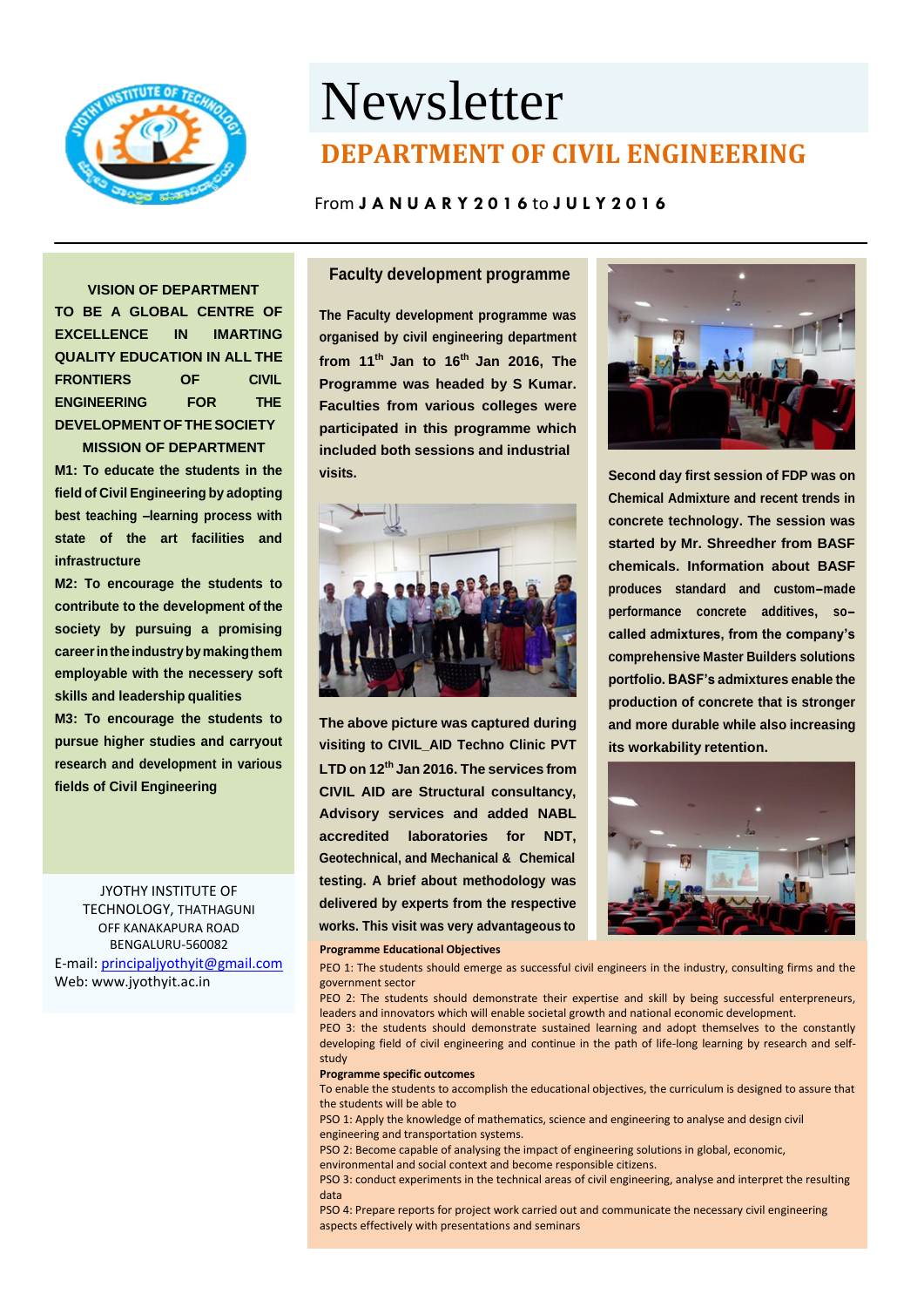**Session 2 was continued by Mr.Nagabhushan on Modern Indian architecture of Temple with ancient essence.**



**Third day of FDP, On 14th Jan 2016 we visited Muddenahalli which is situated in Chikkaballapur, district and is popular as the place where Sir MV was born.**





**Prestige Golfshire visitis secondsite visit after muddnalli visit on 14th Jan 2016. Prestige Golfshire is a mixed development from Prestige Group consisting of a golf course and independent mansions which is located at Nandi Hills, Bangalore, India. This development is spread over an area of 275 acres which has independent mansions, golf course & Club, Marriott Hotels & Resorts, convention centre and lake.**





**On 14th Jan 2016, we visited Swananda Ashrama constructed with Hoysala Templearchitecture.whichisabout 2.4 km From Jyothy Institute of Technology.** 



**Fourthdayof FDP,first sessionwas on E-surveying technician. software by e-survey**



**Second session was carried by Mrs. Bindu on Revit software. Revit is building information modelling software for architects, structural engineers, MEP engineers,designersandcontractors.**





**On15th Jan2016,Mr.Purushothamtaught about Hands on practice on drafting of construction drawings using Auto CAD.**



**On 16th Jan 2016 Mr. D. P Narendra gave seminar on modern construction methodologies and project management. Particularly it was about shutteringworks.**

Extensive survey camp



**Survey camp was started on 8th march 2016. Sixth semester students were attended the survey camp under the Guidance of all faculties of civil engineering department and it is coordinated by Prof. Darshan. As per the curriculum there were four projects to complete namely, new tank project, old tank project, highway project and water supply and sanitary. Students had completed the whole survey camp within 14 days. Drawing and report has to be completed after the survey camp as per the schedule.**